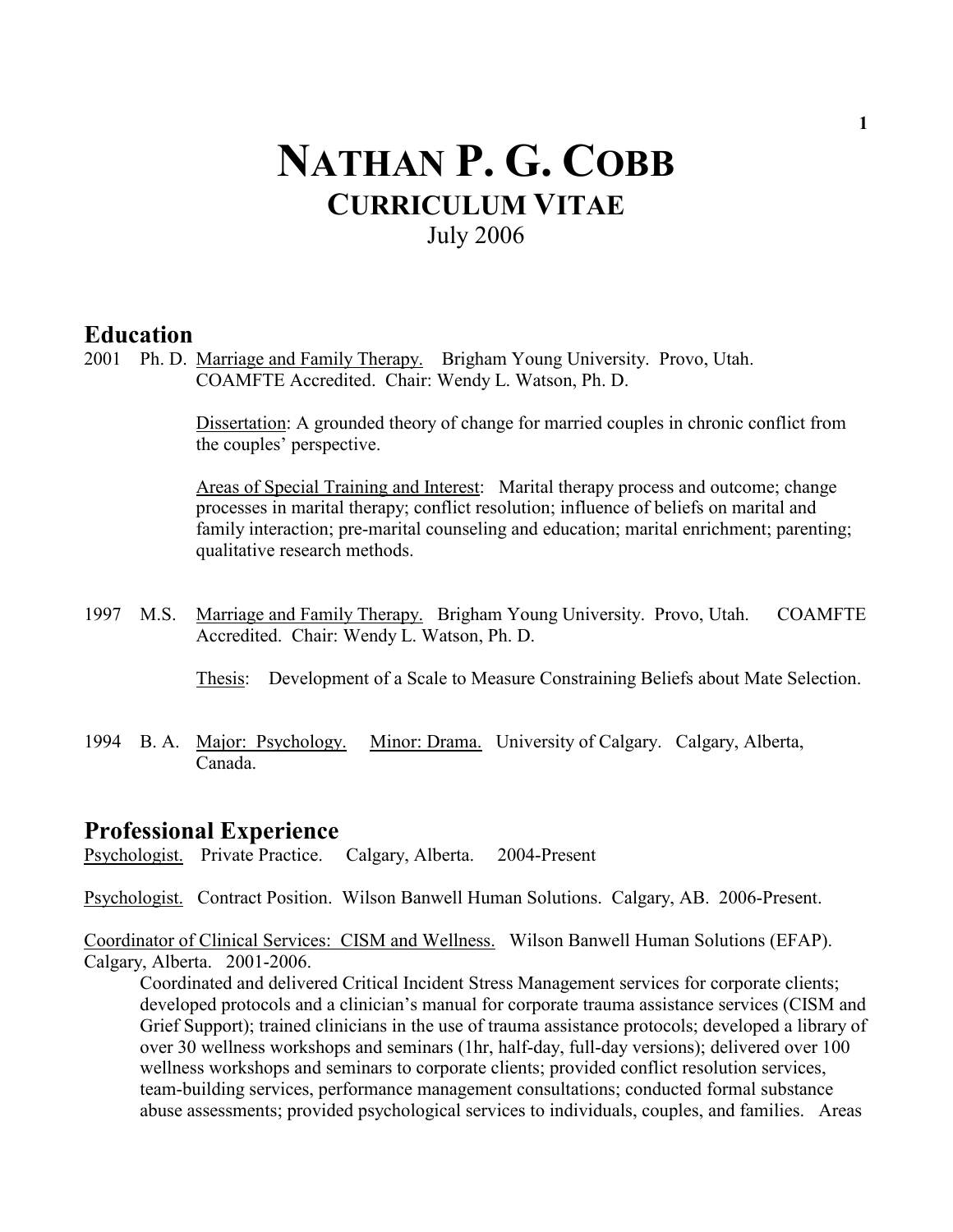of clinical specialization included: marital conflict, parenting, adolescent behavior difficulties, blended family issues, mood and anxiety difficulties, addictions, and stress.

Intern. LDS Family Services. Provo, Utah. 2000-2001.

Intern (Doctoral Internship) Comprehensive Clinic. Brigham Young University, Provo, Utah. 1999-00. Provided individual, marital and family therapy in a community outpatient clinic. Conducted intake interviews to screen clinically appropriate cases, attended clinic staff meetings. Assisted in supervision of group therapy services offered in clinic. Served as resource for studenttherapists regarding clinical emergencies and clinic policies and procedures.

Intern. LDS Family Services. Pleasant Grove, Utah. 1998-1999.

Quality Assurance Officer. Comprehensive Clinic. Brigham Young University, Provo, Utah. 1996- 1999.

Coordinator of case management procedures for a community outpatient clinic serving approximately 700 new cases per year. Assigned cases to student therapists on clinic database, managed case transfers and reactivations, trained student therapists and resolved case management concerns, improved case management procedures, maintained integrity of clinic files and records through regular audits, and assisted in customizing a client database system used by the clinic (TIER — designed for large health care organizations).

Intern (Clinical Practicum). Comprehensive Clinic. Brigham Young University, Provo, Utah. 1995- 1999.

Adoption Coordinator. LDS Family Services. Calgary, Alberta, Canada. 1994-1995. Coordinated the adoption process for adoptive couples by assisting in screening and interviewing applicants, monitoring their progress, conducting home visits after placement, and preparing court documents. Conducted community outreach, resource development and program assessment.

# **Credentials**

Licenses and Certifications

Registered Psychologist – Alberta

Listed on Canadian Registry of Marriage and Family Therapists

Credentialed Memberships in Professional Organizations

American Association for Marriage and Family Therapy. Clinical member since 2001.

College of Alberta Psychologists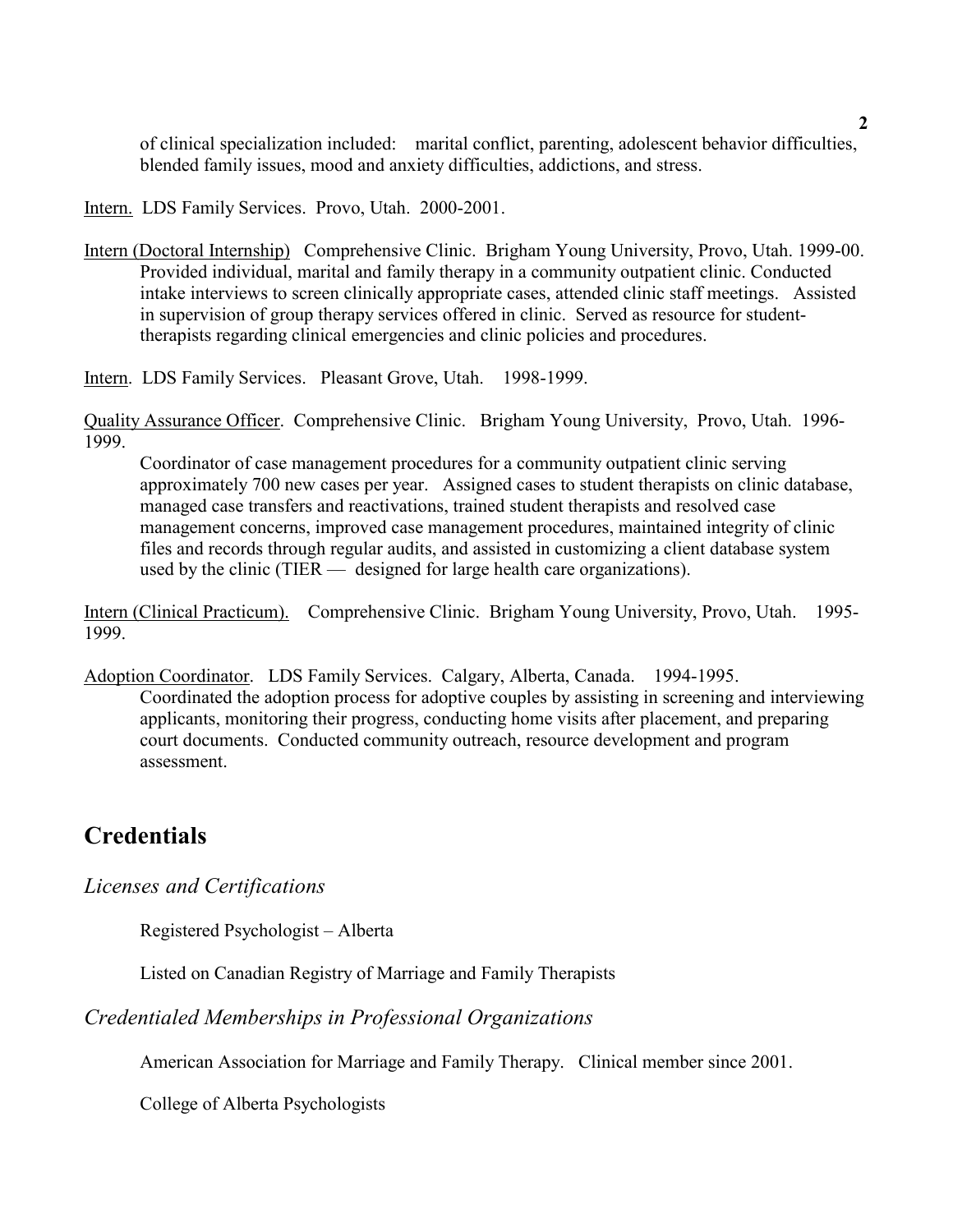# Non-Credential Professional Organization Memberships

Alberta Association for Marriage and Family Therapy

Psychologists' Association of Alberta

### **Publications**

Cobb, N., Larson, J., & Watson, W. L. (2001). Development of the Attitudes Toward Romance and Mate Selection Scale. Family Relations, 52(3), 222-231.

### Professional Presentations

Wellness Workshops Delivered Through Wilson Banwell for Corporate, Healthcare, and Government Organizations between 2001-2006 (105 Workshops)

#### Stress Management

1-1.5 Hour: 21 Sessions Half-Day: 3 Sessions Full-Day: 4 Sessions

Stress Management: Supervisor Training 1-1.5 Hour: 3 Sessions

Conflict Resolution/Dealing with Difficult People 1-1.5 Hour: 9 Sessions Half-Day: 1 Sessions

Change Management 1-1.5 Hour: 2 Sessions Half-Day: 7 Sessions

Drug and Alcohol Policy Training 1-1.5 Hour: 9 Sessions

Finding a Healthy Balance in a Hectic World 1-1.5 Hour: 6 Sessions Half-Day: 2 Sessions Full-Day: 4 Sessions

How to Set Boundaries and Be Assertive<br>1-1.5 Hour: 3 Sessions  $1-1.5$  Hour:

Half-Day: 1 Sessions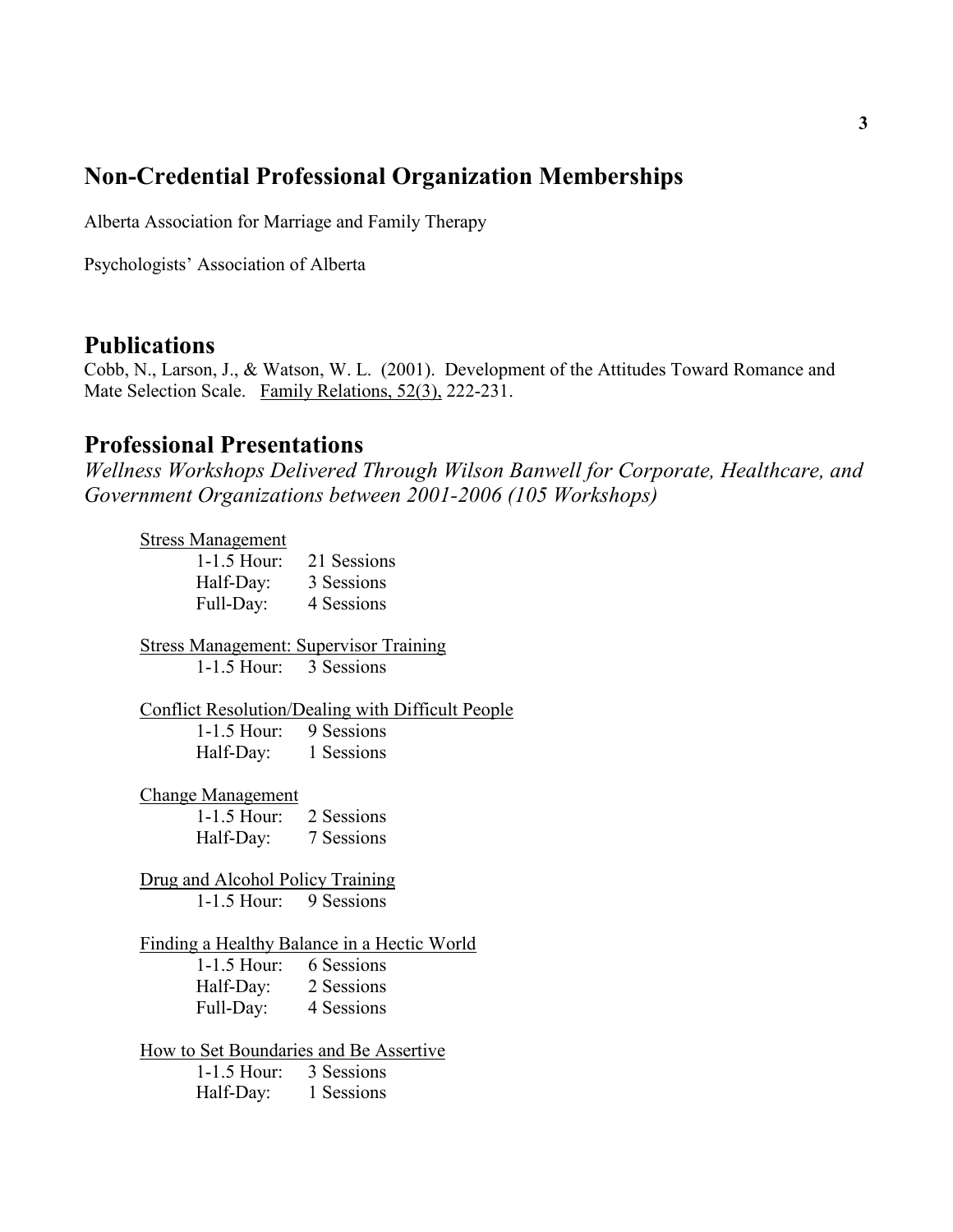Supporting Aging Parents 1-1.5 Hour: 2 Sessions Getting Enough Sleep 1-1.5 Hour: 1 Sessions Teen Substance Abuse 1-1.5 Hour: 1 Sessions Living with Purpose and Joy in a World of Change Half-Day: 1 Sessions Beating the Blues: Dealing with Depression and Mood Changes 1-1.5 Hour: 1 Sessions Beating the Blues Part II: Dealing with Depression and Mood Changes 1-1.5 Hour: 1 Sessions Coping with Shiftwork Full-Day: 4 Sessions Time Management Full-Day: 4 Sessions Laughter is the Best Medicine 1-1.5 Hour: 6 Sessions Team Building 1-1.5 Hour: 1 Sessions Business Etiquette 1-1.5 Hour: 1 Sessions Developing Personal Resilience in our Changing World 1-1.5 Hour: 3 Sessions Learned Optimism 1-1.5 Hours: 2 Sessions Compassion Burnout 1-1.5 Hour: 2 Sessions Presentations at Professional Meetings - National

Cobb, N., Fife, S., & Watson, W.L. (October 2005). A Grounded Theory of Therapeutic Change for Marital Conflict. An invited poster presentation given at the American Association for Marriage and Family Therapy Annual Conference in Kansas City, Missouri.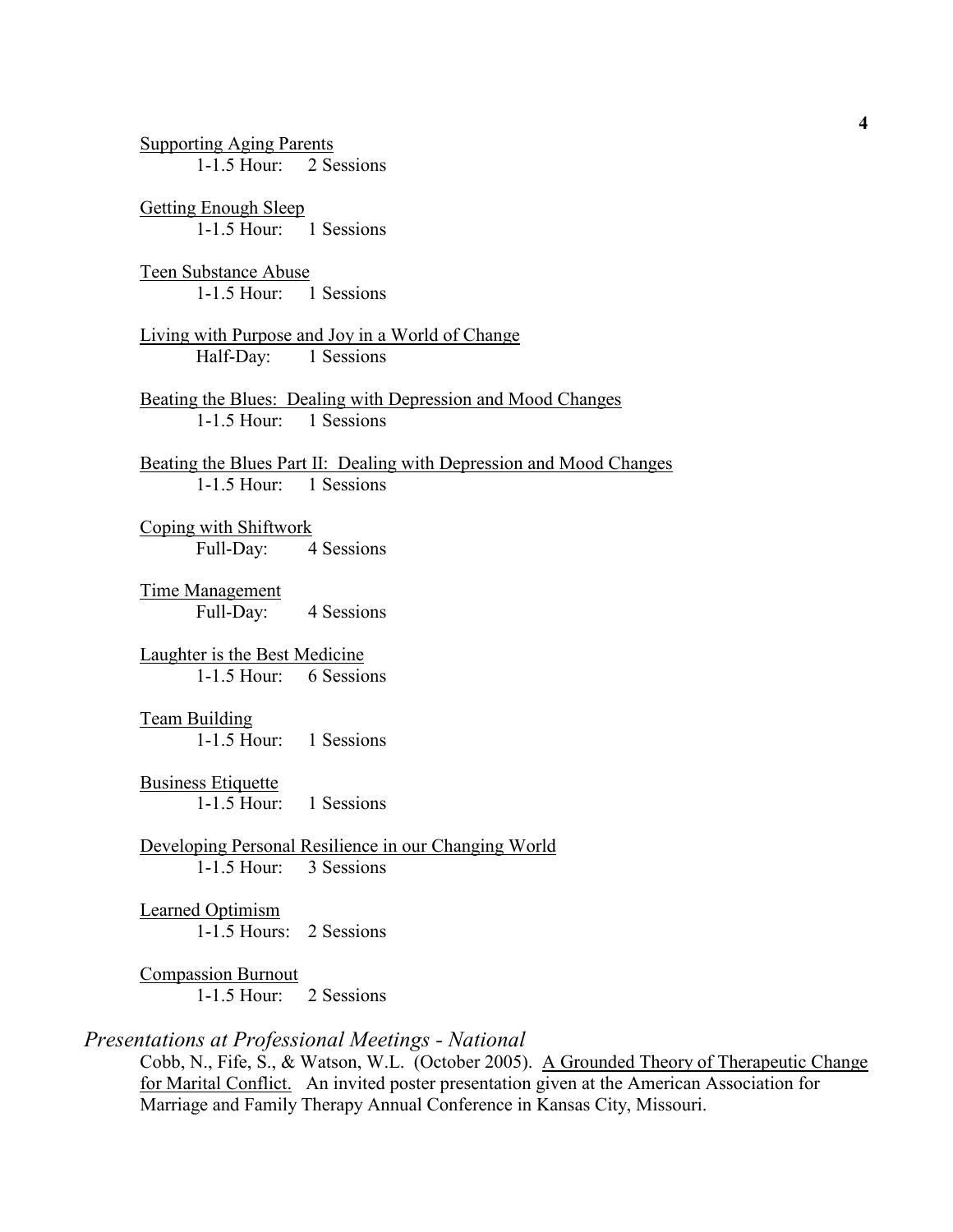Cobb, N., Larson, J., Watson, W. L. (November, 2001). Development of the Attitudes Toward Romance and Mate Selection Scale: Revised. An invited poster presentation given at the National Council on Family Relations Annual Conference in Rochester, New York.

Cobb, N., & Fife, S., & Watson, W. L. (February, 2001). Uncovering the Process of Change in Marital Therapy: Couple and Therapist Perspectives. An invited symposium presentation given at the Second International Interdisciplinary Conference, Advances in Qualitative Methods, in Edmonton, Alberta, Canada.

Cobb, N. & Fife, S. (November, 2000). Constraining and Facilitative Beliefs in Marital Therapy. An invited paper given at the National Council on Family Relations Annual Conference in Minneapolis, Minnesota.

Fife, S., Cobb, N., & Watson, W. L. (November, 2000). Change in Marital Therapy: The Therapist's Perspective. An invited poster presentation given at the American Association for Marriage and Family Therapy Annual Conference in Denver, Colorado.

Fife, S., Cobb, N., & Watson, W. L. (November, 1999). Collaboration in Qualitative Research: Implications for Dissertations. An invited roundtable presentation given at the National Council on Family Relations Annual Conference in Irvine, California.

Cobb, N., Fife, S., & Watson, W. L. (October, 1999). Change in Marital Therapy: The Couples' Perspective. An invited poster presentation given at the American Association for Marriage and Family Therapy Annual Conference in Chicago, Illinois. (Dissertation — preliminary findings).

Fife, S., & Cobb, N., & Watson, W. L. (October, 1999). Constraining and Facilitative Beliefs in Marital Therapy. An invited poster presentation given at the American Association for Marriage and Family Therapy Annual Conference in Chicago, Illinois. (Preliminary findings).

Cobb, N., Watson, W. L., & Larson, J. H. (October, 1998). Development of a Scale to Measure Constraining Beliefs about Mate Selection. An invited poster presentation given at the American Association for Marriage and Family Therapy Annual Conference in Dallas, Texas. (Manuscript in preparation for publication).

### Presentations at Professional Meetings – State/Provincial and Local

Cobb, N. (October, 2005). Teen Substance Abuse. An invited workshop presentation given at the Action Alberta 2005 Destination: Alcohol & Drug Free Workplace Conference sponsored by the Northern Alberta Council on Alcohol, Drugs and Safety at Work in Edmonton, Alberta.

Cobb, N., & Fife, S. (May, 2000). Distinguishing, Challenging and Strengthening Couples' Beliefs in Marital Therapy. An invited workshop presentation given at the Utah Association for Marriage and Family Therapy Annual Conference in Park City, Utah.

Cobb, N. (March, 1999). Premarital Counseling and Education: Can Prevention Deliver? A paper presentation given at the School of Family Life Annual Student Conference at Brigham Young University, Provo, Utah.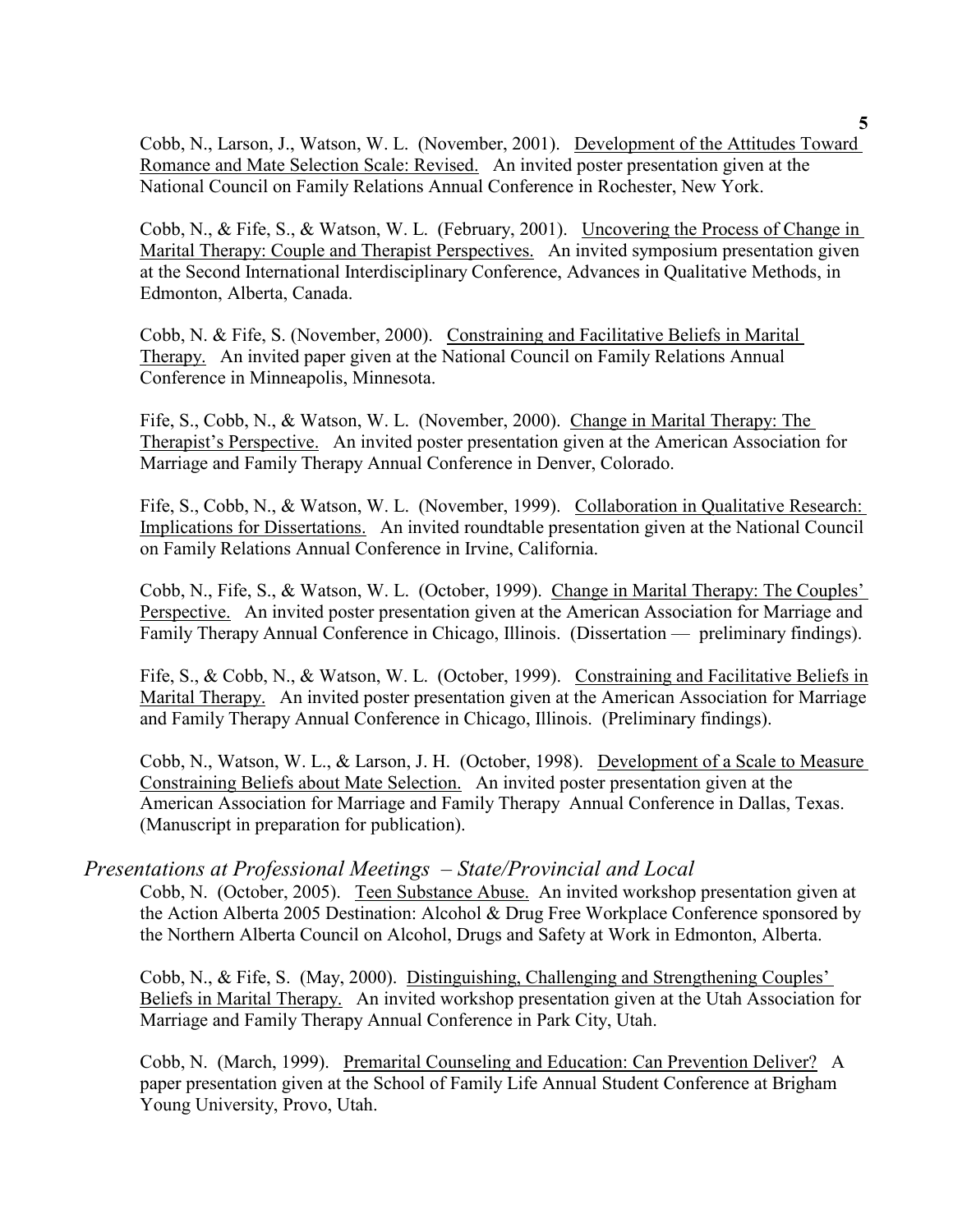Cobb, N., Watson, W. L., & Larson, J. H. (March, 1999). Development of the Constraining Beliefs about Mate Selection Scale. An invited poster presentation given at the Utah Council on Family Relations Annual Conference in Logan, Utah. (Manuscript in preparation for publication).

Cobb, N. (May, 1998). Designing Interventions for Couples Experiencing Chronic Conflict. An invited research proposal presentation given at the Utah Association for Marriage and Family Therapy Annual Conference in Park City, Utah. (Dissertation).

#### University Service Presentations/Lectures

Becoming One: Five Principles for Effective Communication in Couple Relationships. An invited lecture presentation given at Utah Valley State College, Provo Utah. Sponsored by the UVSC Wellness Center. March 22, 2000.

Postmodernism in Family Therapy: Narrative and Solution-Focused Approaches. Invited lecture presentation given in Family Sciences 356: Interactional Interviewing Skills in Family Sciences at Brigham Young University. March 1999.

Maturana: Structural Determinism and Structural Coupling. Invited lecture presentation given in Psychology 312: Personality at Brigham Young University. December 1998.

 Factor Analysis in Marital and Family Therapy Research: Principles and Applications. Invited lecture presentation given in Family Sciences 693R: Statistical and Computing Skills for Research at Brigham Young University. November 1998.

### Community Service Presentations/Lectures/Workshops

He Says, She Says: Rising Above Differences to become Spiritually One. An invited presentation offered to members of the Shawnessy Ward, Calgary Foothills Stake of the Church of Jesus Christ of Latter-Day Saints, Calgary, AB. July 2006.

He Says, She Says: Rising Above Differences to become Spiritually One. An invited presentation offered to members of the Calgary Foothills Stake of the Church of Jesus Christ of Latter-Day Saints, Calgary, AB. May 2006.

Time for a Better Marriage. A free one-hour community workshop offered to the general public at the Cardel Theatre, Calgary, AB. March 2006.

Building Strong Families. A free one-hour community workshop offered to the general public at the Cardel Theatre, Calgary, AB. January 2006.

Time for a Better Marriage. An invited half-day workshop offered to the general public and members of the Calgary Foothills Stake of the Church of Jesus Christ of Latter-Day Saints, Calgary, AB. October 2005.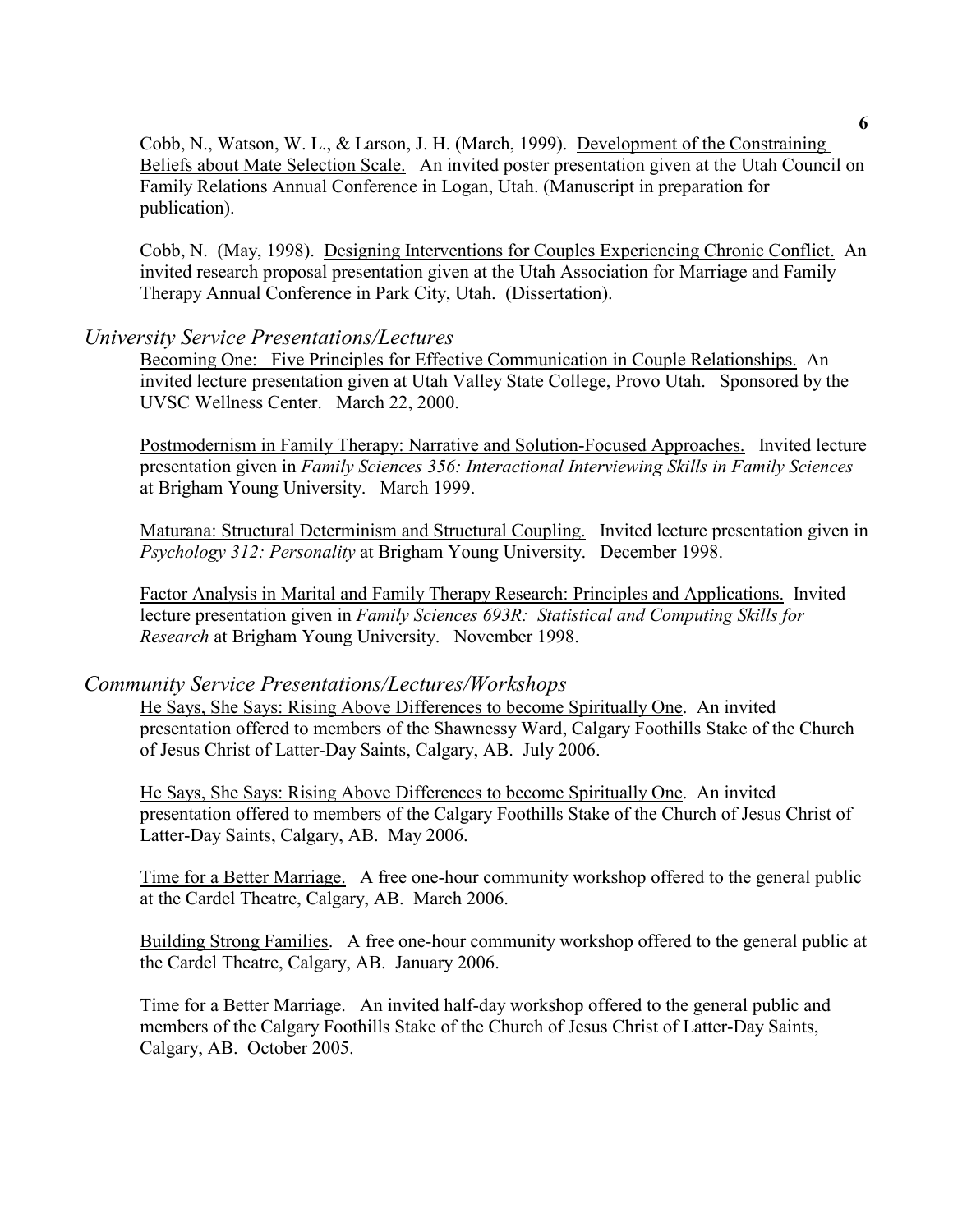Time for a Better Marriage. An invited half-day workshop given to adult members of the Calgary Foothills Stake of the Church of Jesus Christ of Latter-Day Saints, Calgary, AB. April 2005.

Resolving Conflict in Personal Relationships. An invited presentation given to adult members of the Somerset Ward, Calgary Foothills Stake of the Church of Jesus Christ of Latter-Day Saints, Calgary, AB. February 2005.

Less Stress in Your Relationships. An invited presentation given to adult members of the Okotoks Second Ward, Calgary Foothills Stake of the Church of Jesus Christ of Latter-Day Saints, Okotoks, AB. November 2004.

Developing Temporal and Spiritual Resilience. An invited presentation given at the annual Calgary Regional Single Adult Conference, Calgary, AB, Church of Jesus Christ of Latter-Day Saints. March 2004.

Resolving Conflict in Personal Relationships. An invited presentation given to adult members of the Woodbine Ward, Calgary Foothills Stake of the Church of Jesus Christ of Latter-Day Saints, Calgary, AB. Nov 2003.

Resolving Conflict in Personal Relationships. An invited presentation given to adult members of the Heritage Ward, Calgary Stake of the Church of Jesus Christ of Latter-Day Saints, Calgary, AB. Feb 2002.

Resolving Conflict in Personal Relationships. An invited presentation given to adult members of the Grandview 11<sup>th</sup> Ward, Grandview East Stake of the Church of Jesus Christ of Latter-Day Saints, Provo, Utah. May 10, 2000

### Summary of My Workshop/Presentation Evaluation Feedback Forms

| Total Number of Workshops/Presentations Evaluated:             | -49  |
|----------------------------------------------------------------|------|
| Total Number of Participants in those Workshops/Presentations: | 1032 |
| Total Number of Evaluations Received from Those Participants:  | 735  |

#### Rating:  $1 = Poor$ ,  $2 = Fair$ ,  $3 = Average$ ,  $4 = Good$ ,  $5 = Excel$ lent

| Average Content Rating (Usefulness and Clarity of the Information Presented): | 4.3 |
|-------------------------------------------------------------------------------|-----|
| Average Process Rating (Methods and Style of Delivery):                       | 42  |
| Average Rating of Instructor (Professionalism and Engaging):                  | 44  |
| <b>Average Overall Rating:</b>                                                | 4.3 |

Most Recent 21 Workshops/Presentations Evaluated

| Average Content Rating (Usefulness and Clarity of the Information Presented): | 4.4 |
|-------------------------------------------------------------------------------|-----|
| Average Process Rating (Style and Methods of Delivery):                       | 4.3 |
| Average Rating of Instructor (Professional and Engaging):                     | 4.6 |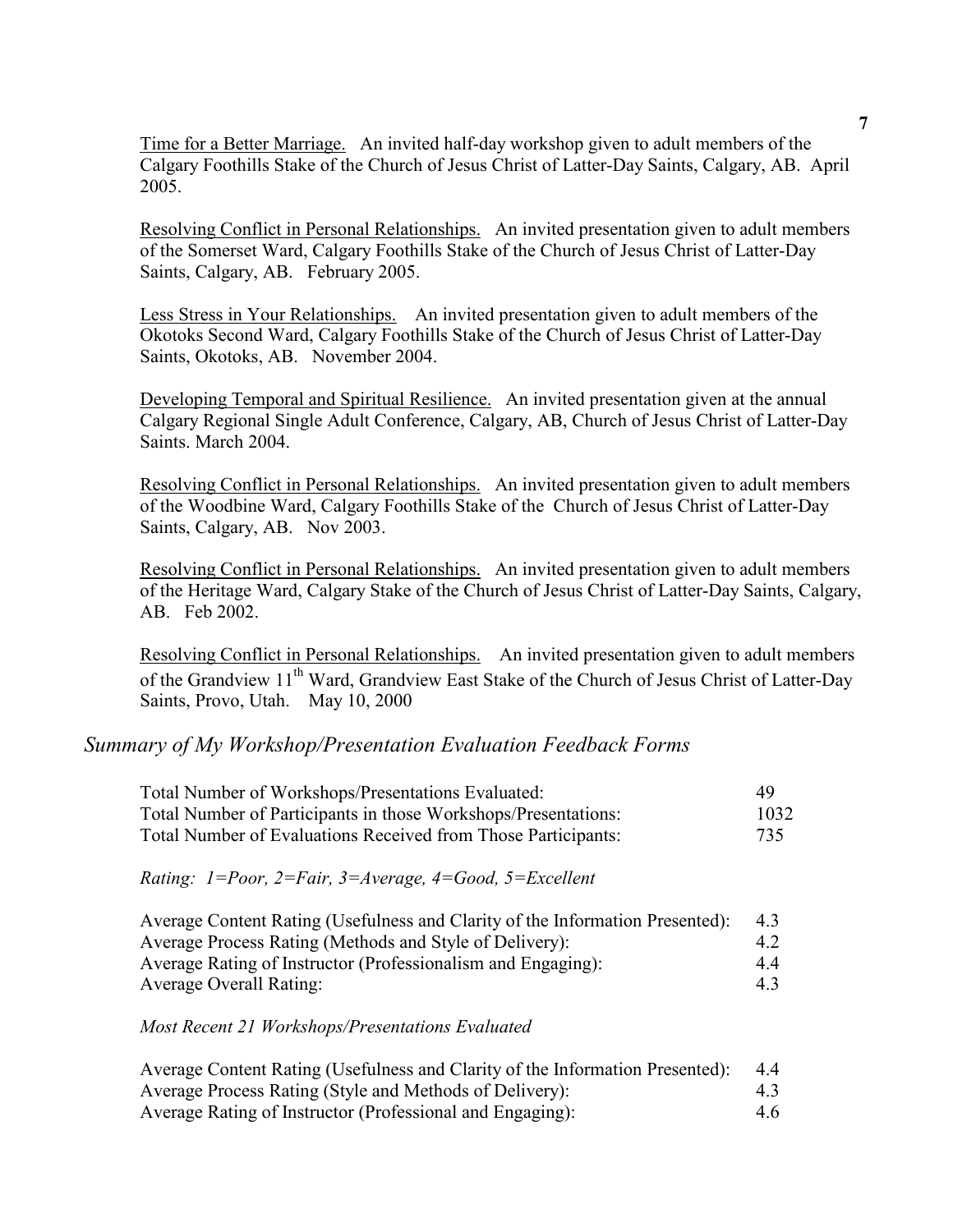Average Overall Rating: 4.4

### Media Interviews

Advice for parents at their wits' end. Thursday, July 28, 2005. Article for the Calgary Herald Neighbors, by Donna Gray, page 6, Calgary, AB.

### Research Experience

Research Assistant for Wendy L. Watson. Marriage and Family Therapy Program. Brigham Young University. Provo, Utah. 1997-1999.

Developed interview protocols, wrote research proposal and conducted research interviews with aging couples experiencing chronic illness. Therapist on research team working on coevolving family therapy interventions with families afflicted with cancer. Reviewed and abstracted research articles and books for clinical practice. Substitute taught graduate classes.

Research Assistant for Wendy L. Watson. Marriage and Family Therapy Program. Brigham Young University. Provo, Utah. 1995-1996.

Coded and catalogued over 50 hours of student therapy videos for the purpose of collecting a clinical training library of family therapy interventions. Developed a transcript and study guide for a 12-hour video set featuring a two-day seminar by Humberto Maturana. Reviewed and abstracted training videos, research articles and books for clinical practice.

# Teaching Experience

#### Courses Taught

Marriage, Family and Human Development 300: Critical Inquiry & Research Methods. Instructor (sole responsibility). MFHD Department. Brigham Young University, Provo, Utah. Spring 2001.

Philosophies of critical inquiry. Principles of designing, conducting, and reporting social science investigations.

Psychology 2200: Psychology of Interpersonal Relationships. Instructor (sole responsibility). Behavioral Sciences Department. Utah Valley State College, Orem, Utah. 2000-2001. Communication, problem-solving and conflict resolution skills used in personal, professional and social relationships. Based on Couple Communication program.

Psychology 1400: Personal and Social Adjustment. Instructor (sole responsibility). Behavioral Sciences Department. Utah Valley State College, Orem, Utah. Fall 2000.

Modern scientific applied psychology. Analyzing theories and applications for social adjustment and personal growth. Focusing on both prevention and therapeutic models within the framework of humanistic, psychoanalytic, cognitive and behavioral theories.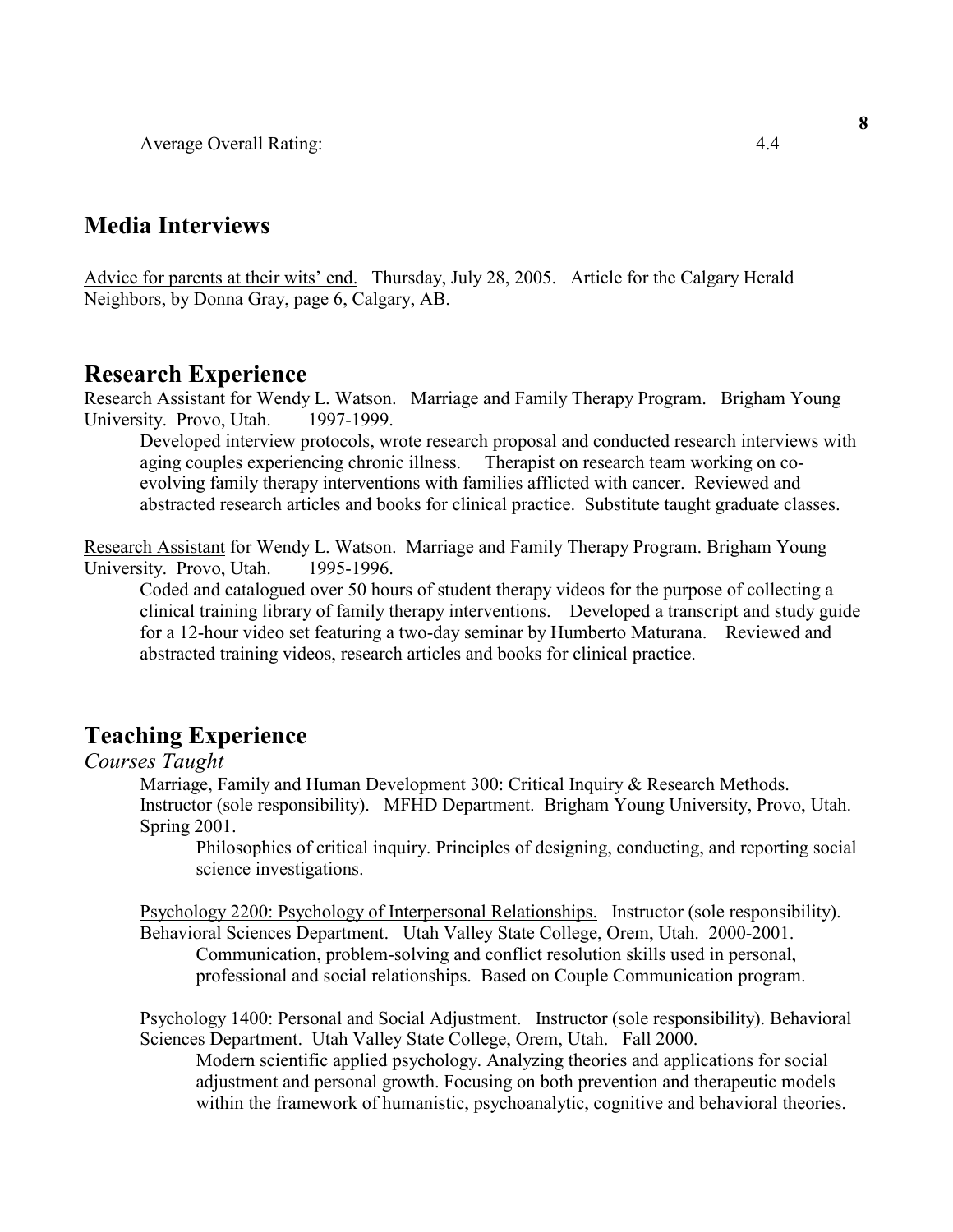Marriage, Family and Human Development 356: Interactional Interviewing Skills in Family Sciences. Lab Instructor. MFHD Department. Brigham Young University, Provo, Utah. 2000- 2001.

Development of basic interpersonal helping skills for use in dyadic and family interaction, observation and intervention.

Nursing 290L: Communication and Team-Building Lab. Instructor. Nursing Core 1. Nursing Department. Brigham Young University, Provo, Utah. 1998-1999.

 Development of basic interpersonal helping skills for nursing relationships through didactic, demonstration and experiential approaches.

Marriage, Family and Human Development 301: Preparation for Marriage. Instructor (sole responsibility). School of Family Life (formerly Family Sciences Department.) Brigham Young University, Provo, Utah. 1996-1999.

Integration of what is known from research, theory and experience regarding premarital predictors of marital success and the development and maintenance of satisfying marital relationships.

### Awards, Scholarships, and Fellowships

Graduate Research Fellowship Award. Office of Graduate Studies. Brigham Young University, Provo, Utah. \$5,500 research grant awarded in support of doctoral dissertation. Competition open to all Brigham Young University graduate students. One of 8 doctoral recipients. 1999-00.

Outstanding Graduate Student of the Year Award. Utah Council on Family Relations. March 1999.

Merlin and Edna Sant Graduate Scholarship. Family Sciences Department, Brigham Young University, Provo, Utah. 1998-99.

Alexander Rutherford Scholarship - Undergraduate. University of Calgary, Alberta, Canada. 1989-90.

Valedictorian. Central Memorial High School. Calgary, Alberta, Canada. 1985.

# Service Activities

Professional Organizations Service

Board Member. Alberta Association for Marriage and Family Therapy. 2004-Present.

Volunteer. American Association for Marriage and Family Therapy Annual Conference. Denver, Colorado, 2000; Chicago, Illinois, 1999; Dallas, Texas, 1998; Atlanta, Georgia, 1997; Toronto, Ontario, 1996.

Academic Committee Service

 Member of Standing Nominating Committee for Students' Union. University of Calgary. Calgary, Alberta, Canada. 1992-1993.

Served on committee responsible for appointing or short-listing applicants to all other student committees within the university.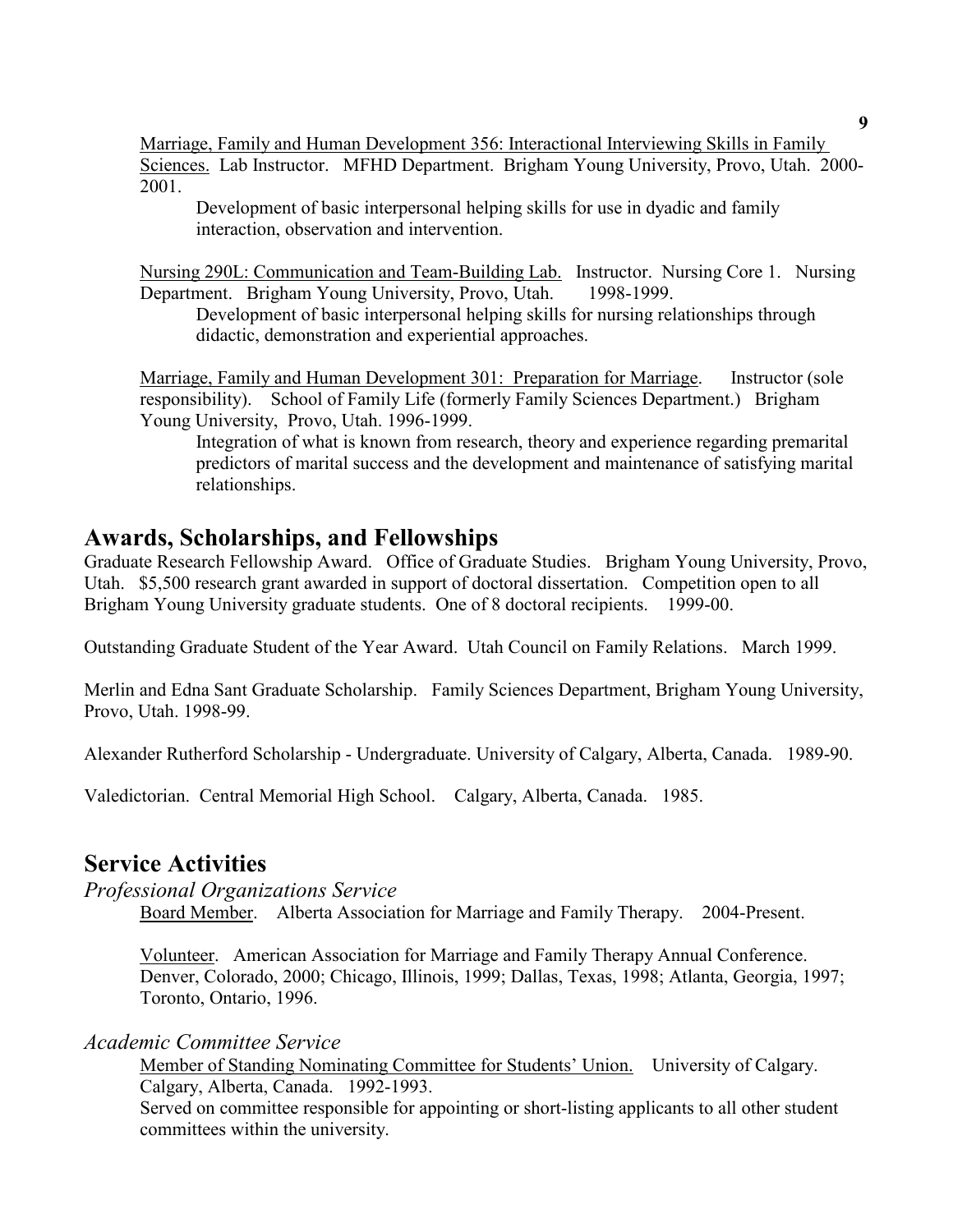President of Latter-Day Saint Student Association. University of Calgary. Calgary, Alberta, Canada. 1990-1992.

### Continuing Education

Mediation Level 1. Mount Royal College, Conflict Resolution Extension Certificate Program. 21-hour course. January, 2006.

Introduction to Conflict Resolution. Mount Royal College, Conflict Resolution Extension Certificate Program. 15-hour course. September 2005.

The Heart and Soul of Change: Three-day workshop conducted by Dr. Scott Miller and Dr. Barry Duncan, sponsored by Jack Hirose & Associates, Inc., Richmond, B.C.. May 2005.

Strategies for Therapeutic Success: Two-day workshop (12 continuing education credits) conducted by Dr. David D. Burns, M.D., sponsored by Jack Hirose & Associates, Inc., Mental Health & Educational Development Seminars, Calgary, AB. November 2003.

Stop Walking on Eggshells: Productive Therapy with Reactive and Challenging Adolescents. Full-day workshop (6 hours continuing education credits) conducted by Janet Edgette, Psy.D., sponsored by Professional Training Group, Calgary, AB. May, 2003

Crucible Approach: Two-Day Therapist Workshop (14 continuing education credits) conducted by Dr. David Schnarch, sponsored by Centre for Family and Health Psychology, Edmonton, AB. November 2002.

Compassion Fatigue: Developing Personal Resilience for Helping Professionals. Full-day workshop (6 continuing education credits) conducted by Dr. Anna Baranowski, sponsored by Professional Training Group, Calgary, AB. November 2001.

# Graduate Course Work – Areas of Specialization

Premarital and Marital Relationship Enhancement FAMSC 563 Theoretical Foundations of Family Systems FAMSC 650 Theoretical Foundations of Marriage and Family Therapy FAMSC 652 Marital and Individual Psychotherapy FAMSC 653 Family and Multigenerational psychotherapy FAMSC 654 Issues of Gender and Ethnicity FAMSC 645 Analysis and Treatment of Human Sexual Development FAMSC 640 Clinical Specialization in Marriage and Family Therapy (focused on group therapy and treatment of chronic conflict) FAMSC 753 Advanced Clinical Specialization in Marriage and Family Therapy (focused on treatment of chronic conflict). FAMSC 752 Addictions and Family Violence FAMSC 751 Advanced Theory in Marriage and Family Therapy